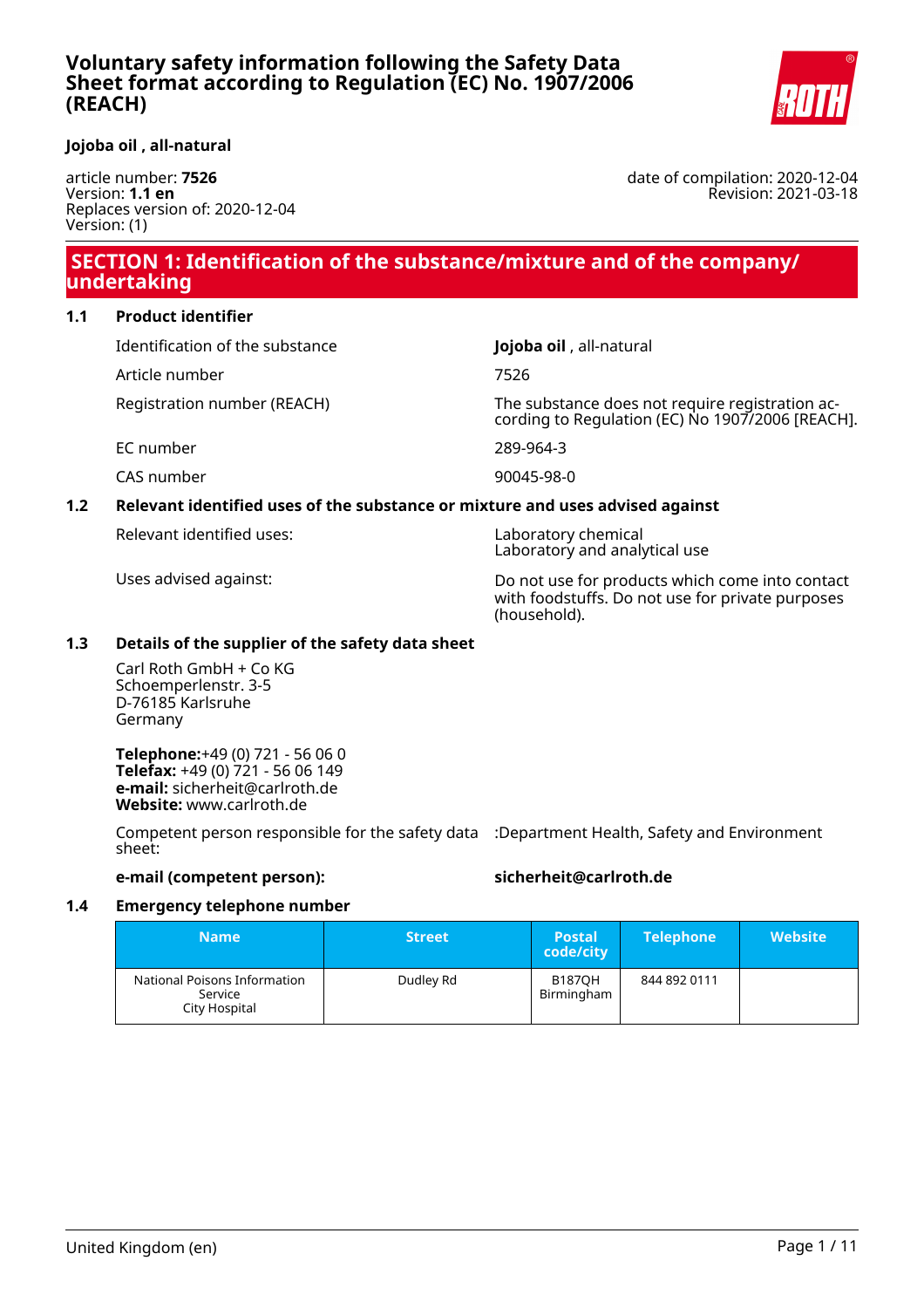

**Jojoba oil , all-natural**

article number: **7526**

# **SECTION 2: Hazards identification**

### **2.1 Classification of the substance or mixture**

### **Classification according to Regulation (EC) No 1272/2008 (CLP)**

This substance does not meet the criteria for classification in accordance with Regulation No 1272/ 2008/EC.

### **2.2 Label elements**

# **Labelling according to Regulation (EC) No 1272/2008 (CLP)**

not required

# **2.3 Other hazards**

### **Results of PBT and vPvB assessment**

According to the results of its assessment, this substance is not a PBT or a vPvB.

# **SECTION 3: Composition/information on ingredients**

| 3.1<br><b>Substances</b> |  |
|--------------------------|--|
|--------------------------|--|

| Name of substance l | Jojoba oil |
|---------------------|------------|
| CAS No              | 90045-98-0 |
| EC No               | 289-964-3  |

# **SECTION 4: First aid measures**

#### **4.1 Description of first aid measures**



#### **General notes**

No special measures are necessary.

#### **Following inhalation**

Provide fresh air.

#### **Following skin contact**

Rinse skin with water/shower.

#### **Following eye contact**

Rinse cautiously with water for several minutes.

#### **Following ingestion**

Rinse mouth. Call a doctor if you feel unwell.

- **4.2 Most important symptoms and effects, both acute and delayed** Symptoms and effects are not known to date.
- **4.3 Indication of any immediate medical attention and special treatment needed** none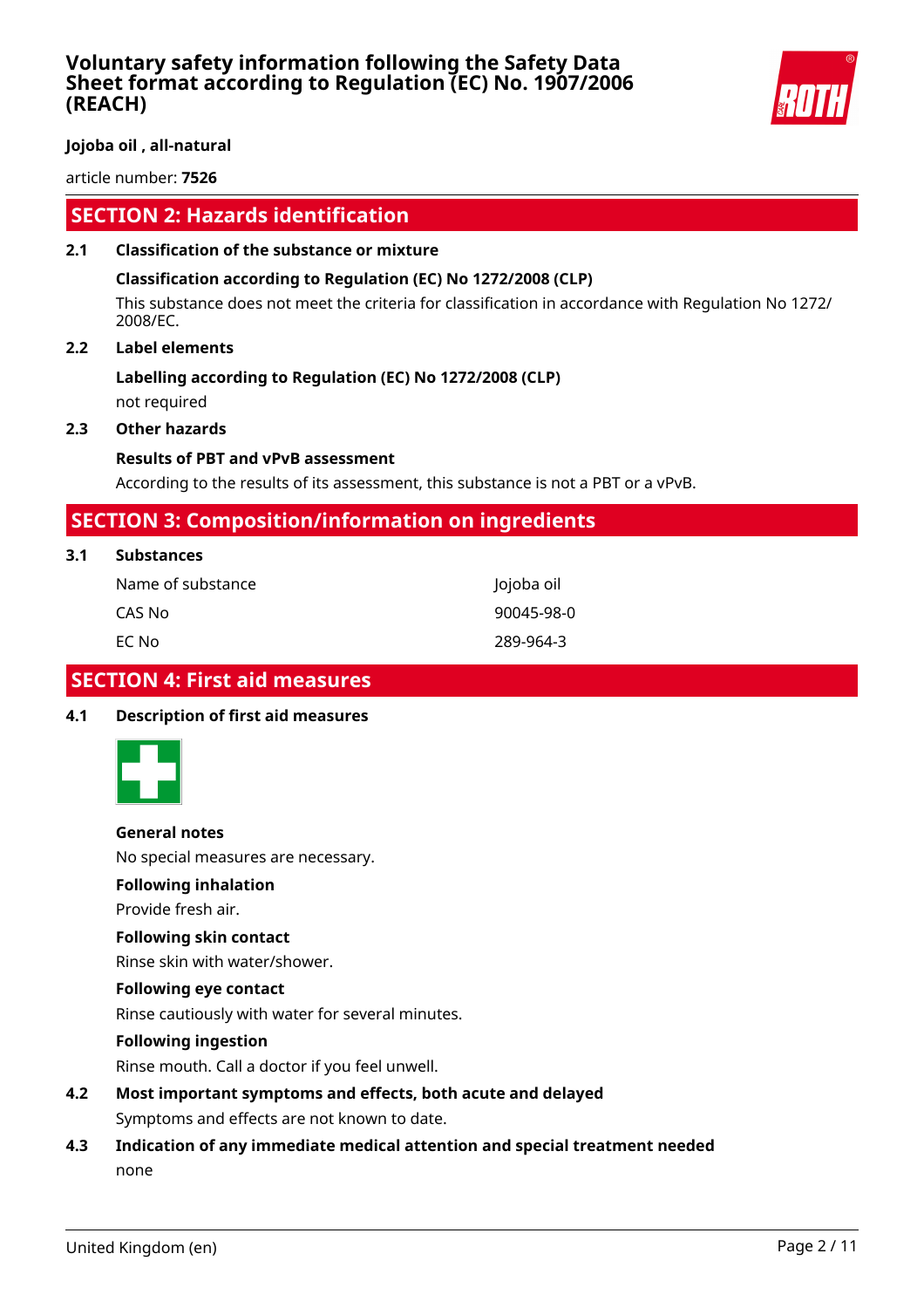

**Jojoba oil , all-natural**

article number: **7526**

# **SECTION 5: Firefighting measures**

### **5.1 Extinguishing media**



#### **Suitable extinguishing media**

co-ordinate firefighting measures to the fire surroundings water spray, dry extinguishing powder, BC-powder, carbon dioxide (CO<sub>2</sub>)

### **Unsuitable extinguishing media**

water jet

#### **5.2 Special hazards arising from the substance or mixture**

Combustible.

# **Hazardous combustion products**

Carbon monoxide (CO), Carbon dioxide (CO₂), May produce toxic fumes of carbon monoxide if burning.

#### **5.3 Advice for firefighters**

In case of fire and/or explosion do not breathe fumes. Fight fire with normal precautions from a reasonable distance. Wear self-contained breathing apparatus.

# **SECTION 6: Accidental release measures**

**6.1 Personal precautions, protective equipment and emergency procedures**



#### **For non-emergency personnel**

No special measures are necessary.

#### **6.2 Environmental precautions**

Keep away from drains, surface and ground water.

### **6.3 Methods and material for containment and cleaning up**

#### **Advice on how to contain a spill**

Covering of drains.

#### **Other information relating to spills and releases**

Place in appropriate containers for disposal. Ventilate affected area.

#### **6.4 Reference to other sections**

Hazardous combustion products: see section 5. Personal protective equipment: see section 8. Incompatible materials: see section 10. Disposal considerations: see section 13.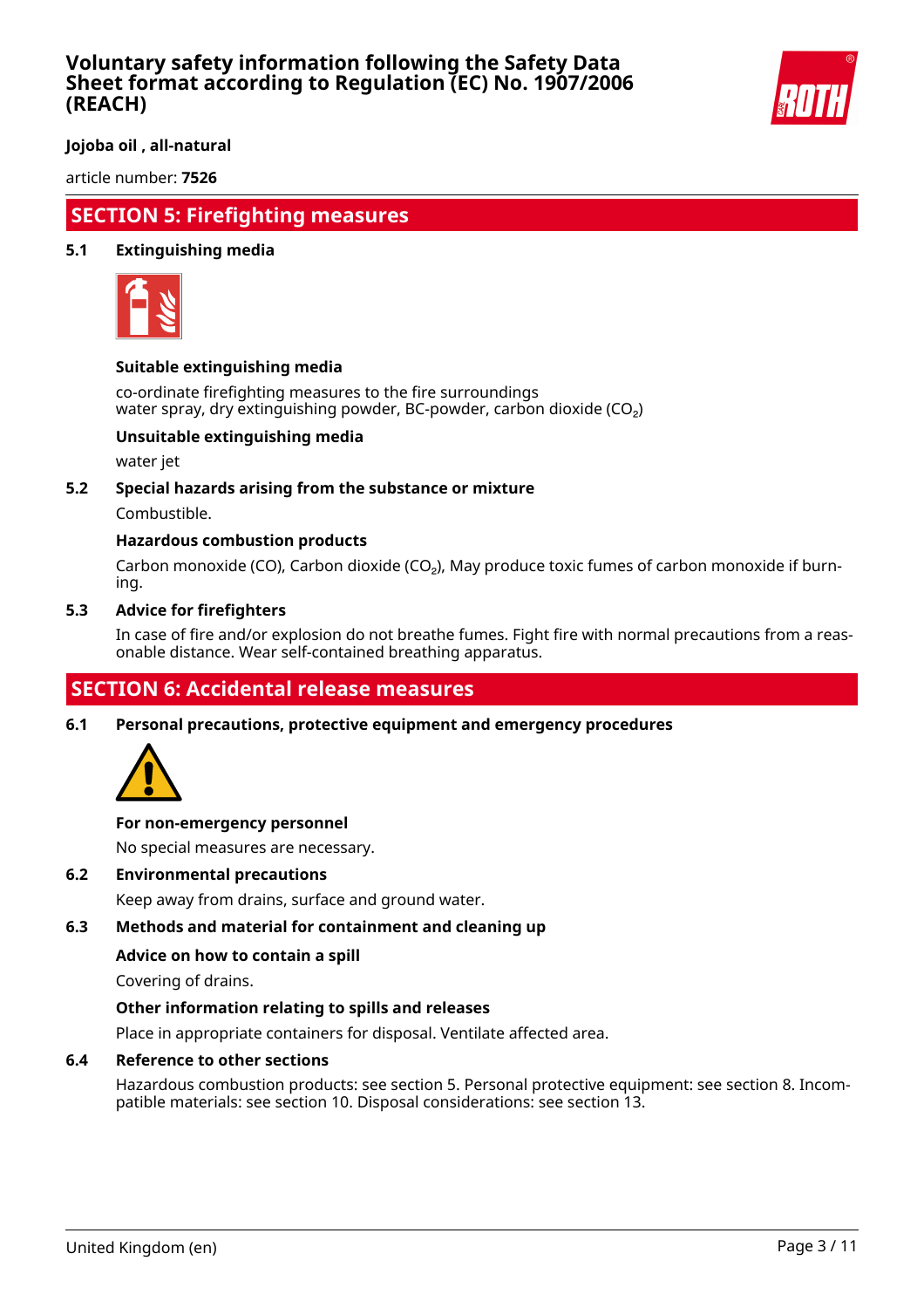

### **Jojoba oil , all-natural**

article number: **7526**

# **SECTION 7: Handling and storage**

- **7.1 Precautions for safe handling** No special measures are necessary. **Advice on general occupational hygiene** Keep away from food, drink and animal feedingstuffs.
- **7.2 Conditions for safe storage, including any incompatibilities** Keep container tightly closed.

**Incompatible substances or mixtures** Observe hints for combined storage.

**Consideration of other advice**

**Specific designs for storage rooms or vessels**

Recommended storage temperature: 15 – 25 °C

**7.3 Specific end use(s)** No information available.

# **SECTION 8: Exposure controls/personal protection**

### **8.1 Control parameters**

**National limit values**

**Occupational exposure limit values (Workplace Exposure Limits)**

Data are not available.

### **8.2 Exposure controls**

# **Individual protection measures (personal protective equipment)**

# **Eye/face protection**



Use safety goggle with side protection.

**Skin protection**



# **• hand protection**

Wear suitable gloves. Chemical protection gloves are suitable, which are tested according to EN 374.

### **• type of material**

NBR (Nitrile rubber)

### **• material thickness**

>0,11 mm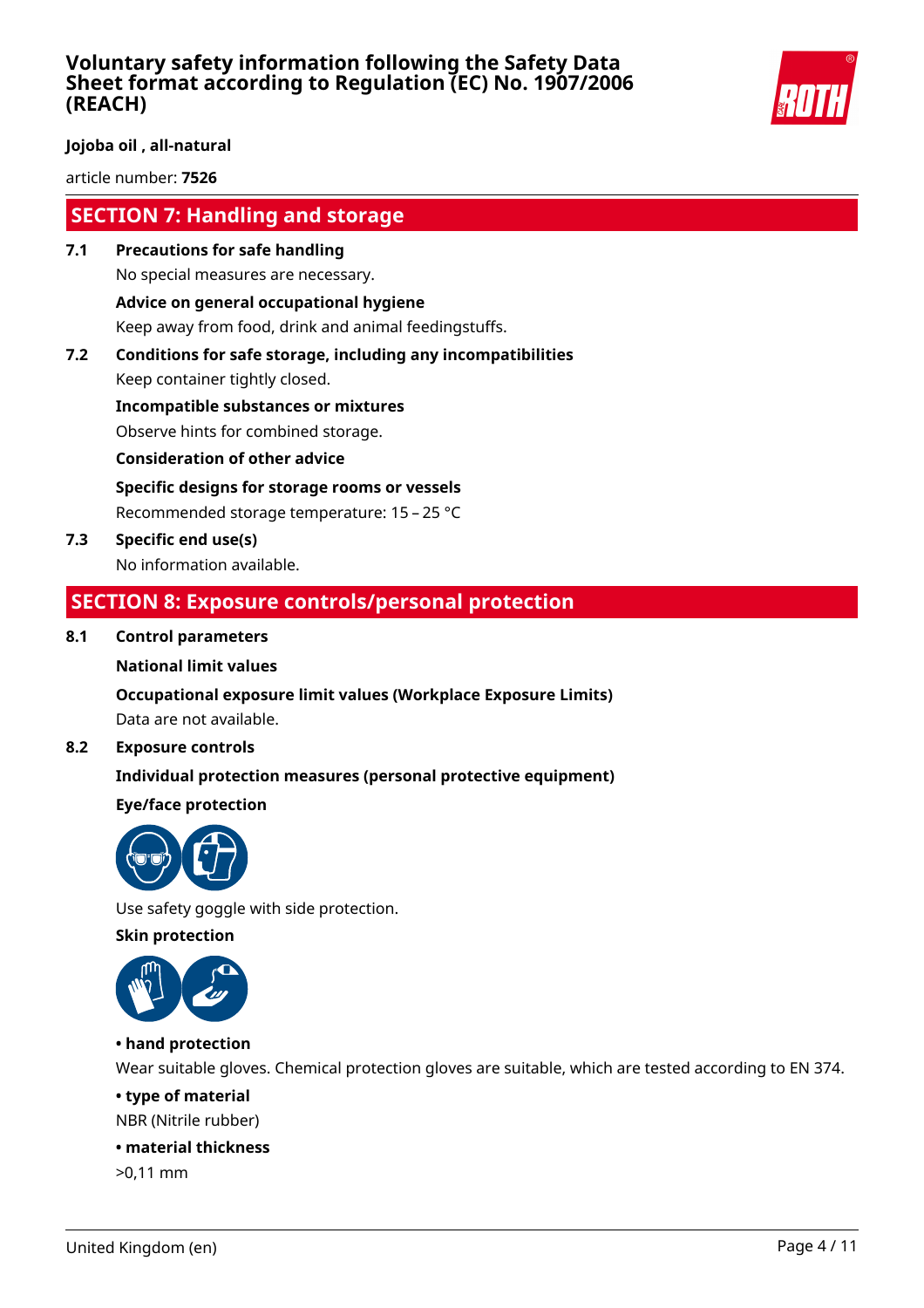

# **Jojoba oil , all-natural**

article number: **7526**

### **• breakthrough times of the glove material**

>480 minutes (permeation: level 6)

#### **• other protection measures**

Take recovery periods for skin regeneration. Preventive skin protection (barrier creams/ointments) is recommended.

#### **Respiratory protection**



Respiratory protection necessary at: Aerosol or mist formation. Type: A (against organic gases and vapours with a boiling point of > 65 °C , colour code: Brown). Usually no personal respirative protection necessary.

#### **Environmental exposure controls**

Keep away from drains, surface and ground water.

# **SECTION 9: Physical and chemical properties**

### **9.1 Information on basic physical and chemical properties**

| Physical state                                              | liquid                                                       |
|-------------------------------------------------------------|--------------------------------------------------------------|
| Colour                                                      | clear - yellowish brown                                      |
| Odour                                                       | characteristic                                               |
| Melting point/freezing point                                | not determined                                               |
| Boiling point or initial boiling point and boiling<br>range | not determined                                               |
| Flammability                                                | this material is combustible, but will not ignite<br>readily |
| Lower and upper explosion limit                             | not determined                                               |
| Flash point                                                 | >100 °C                                                      |
| Auto-ignition temperature                                   | not determined                                               |
| Decomposition temperature                                   | not relevant                                                 |
| pH (value)                                                  | not determined                                               |
| Kinematic viscosity                                         | not determined                                               |
| Solubility(ies)                                             |                                                              |
| Water solubility                                            | (practically insoluble)                                      |
| Partition coefficient                                       |                                                              |
| Partition coefficient n-octanol/water (log value):          | this information is not available                            |
|                                                             |                                                              |
| Vapour pressure                                             | not determined                                               |
|                                                             |                                                              |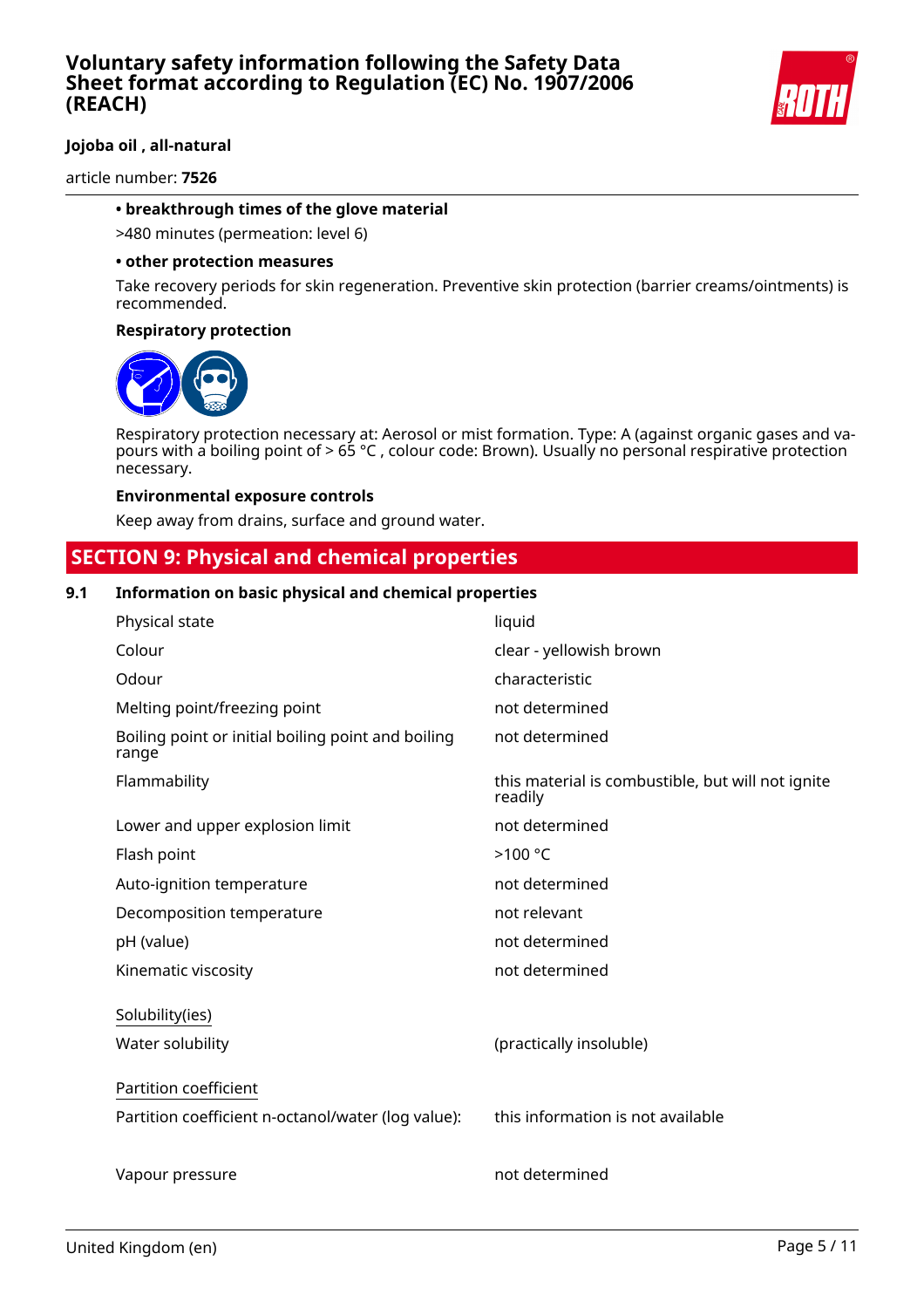

# **Jojoba oil , all-natural**

article number: **7526**

| Density                                                | 0,86 – 0,87 $9/$ <sub>cm</sub> at 20 °C                        |
|--------------------------------------------------------|----------------------------------------------------------------|
| Particle characteristics                               | No data available.                                             |
| Other safety parameters                                |                                                                |
| Oxidising properties                                   | none                                                           |
| <b>Other information</b>                               |                                                                |
| Information with regard to physical hazard<br>classes: | hazard classes acc. to GHS<br>(physical hazards): not relevant |
| Other safety characteristics:                          |                                                                |
| Refractive index                                       | $1.45 - 1.47$ (20 °C)                                          |

# **SECTION 10: Stability and reactivity**

### **10.1 Reactivity**

**9.2 Other information**

This material is not reactive under normal ambient conditions.

#### **If heated**

Vapours may form explosive mixtures with air.

#### **10.2 Chemical stability**

The material is stable under normal ambient and anticipated storage and handling conditions of temperature and pressure.

#### **10.3 Possibility of hazardous reactions**

**Violent reaction with:** strong oxidiser

# **10.4 Conditions to avoid**

There are no specific conditions known which have to be avoided.

# **10.5 Incompatible materials**

There is no additional information.

# **10.6 Hazardous decomposition products**

Hazardous combustion products: see section 5.

# **SECTION 11: Toxicological information**

#### **11.1 Information on hazard classes as defined in Regulation (EC) No 1272/2008**

#### **Classification according to GHS (1272/2008/EC, CLP)**

This substance does not meet the criteria for classification in accordance with Regulation No 1272/ 2008/EC.

#### **Acute toxicity**

Shall not be classified as acutely toxic.

#### **Skin corrosion/irritation**

Shall not be classified as corrosive/irritant to skin.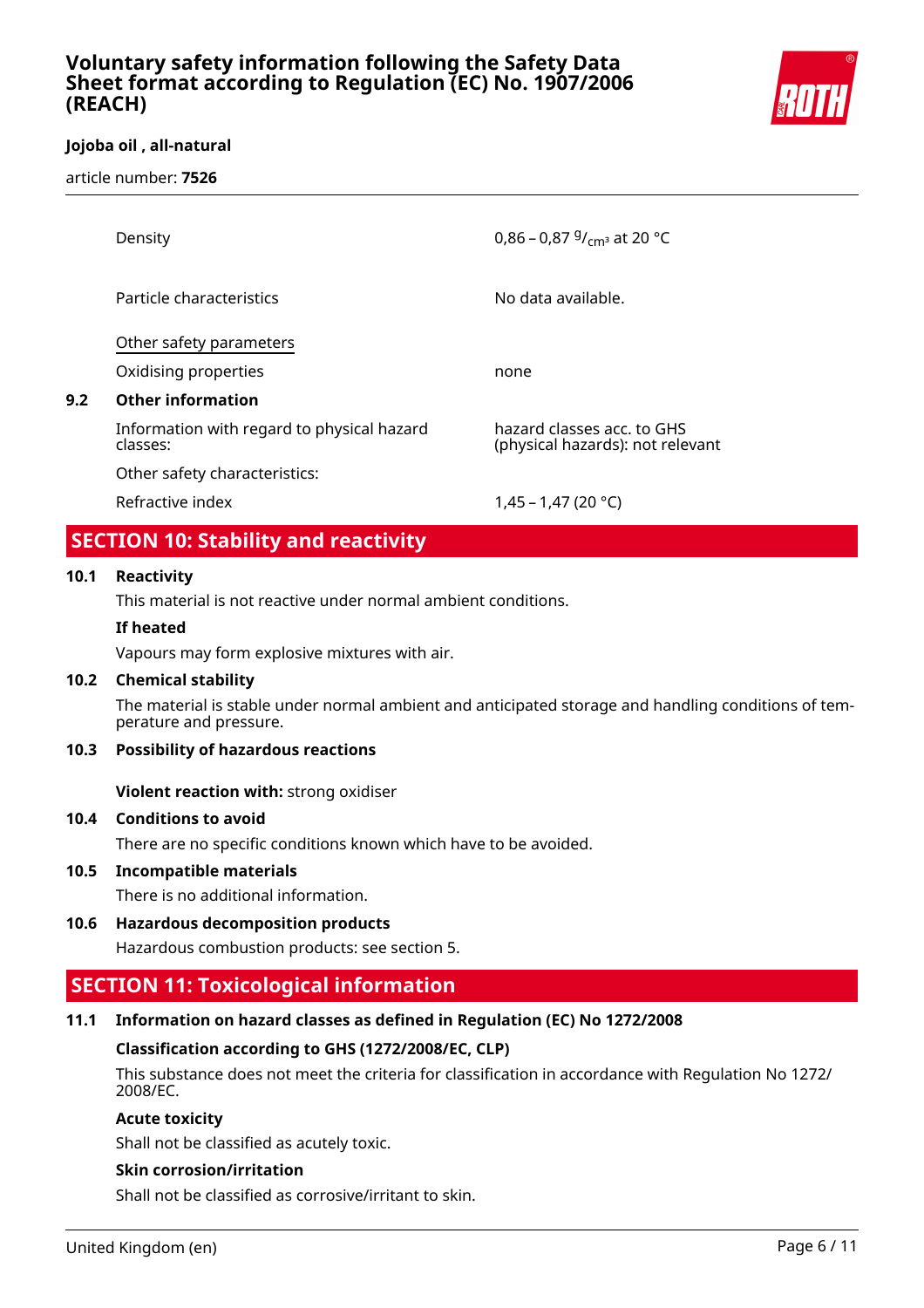

# **Jojoba oil , all-natural**

#### article number: **7526**

### **Serious eye damage/eye irritation**

Shall not be classified as seriously damaging to the eye or eye irritant.

### **Respiratory or skin sensitisation**

Shall not be classified as a respiratory or skin sensitiser.

### **Germ cell mutagenicity**

Shall not be classified as germ cell mutagenic.

#### **Carcinogenicity**

Shall not be classified as carcinogenic.

### **Reproductive toxicity**

Shall not be classified as a reproductive toxicant.

### **Specific target organ toxicity - single exposure**

Shall not be classified as a specific target organ toxicant (single exposure).

### **Specific target organ toxicity - repeated exposure**

Shall not be classified as a specific target organ toxicant (repeated exposure).

#### **Aspiration hazard**

Shall not be classified as presenting an aspiration hazard.

### **Symptoms related to the physical, chemical and toxicological characteristics**

#### **• If swallowed**

Data are not available.

**• If in eyes**

Data are not available.

#### **• If inhaled**

Data are not available.

#### **• If on skin**

Data are not available.

#### **• Other information**

Health effects are not known.

# **11.2 Endocrine disrupting properties** Not listed.

# **11.3 Information on other hazards**

There is no additional information.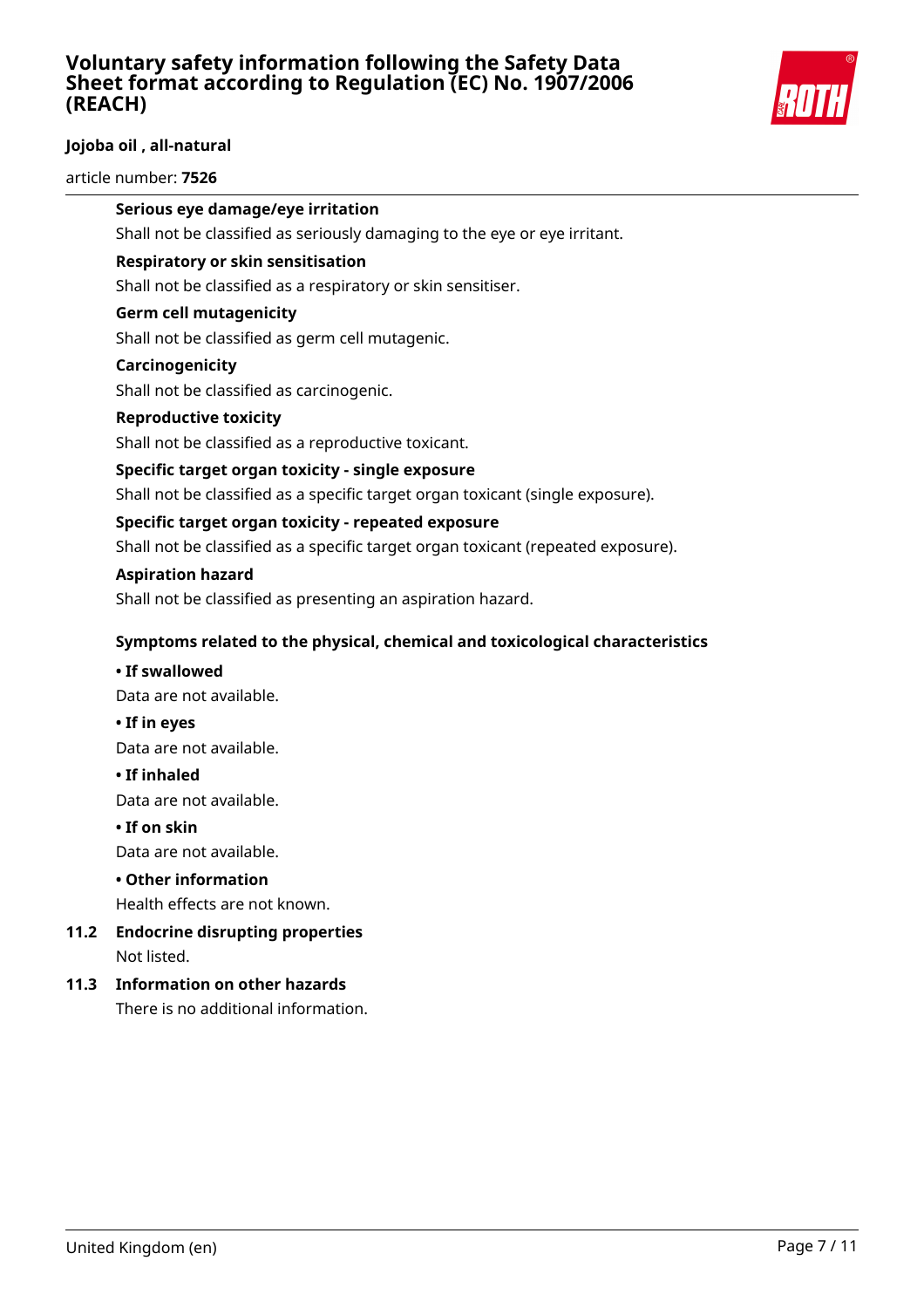

**Jojoba oil , all-natural**

article number: **7526**

# **SECTION 12: Ecological information**

### **12.1 Toxicity**

Shall not be classified as hazardous to the aquatic environment.

### **Biodegradation**

Data are not available.

- **12.2 Process of degradability** Data are not available.
- **12.3 Bioaccumulative potential** Data are not available.
- **12.4 Mobility in soil** Data are not available.
- **12.5 Results of PBT and vPvB assessment** Data are not available.
- **12.6 Endocrine disrupting properties** Not listed.
- **12.7 Other adverse effects** Data are not available.

# **SECTION 13: Disposal considerations**

# **13.1 Waste treatment methods**



Consult the appropriate local waste disposal expert about waste disposal.

### **Sewage disposal-relevant information**

Do not empty into drains.

#### **13.2 Relevant provisions relating to waste**

The allocation of waste identity numbers/waste descriptions must be carried out according to the EEC, specific to the industry and process. Waste catalogue ordinance (Germany).

#### **13.3 Remarks**

Waste shall be separated into the categories that can be handled separately by the local or national waste management facilities. Please consider the relevant national or regional provisions.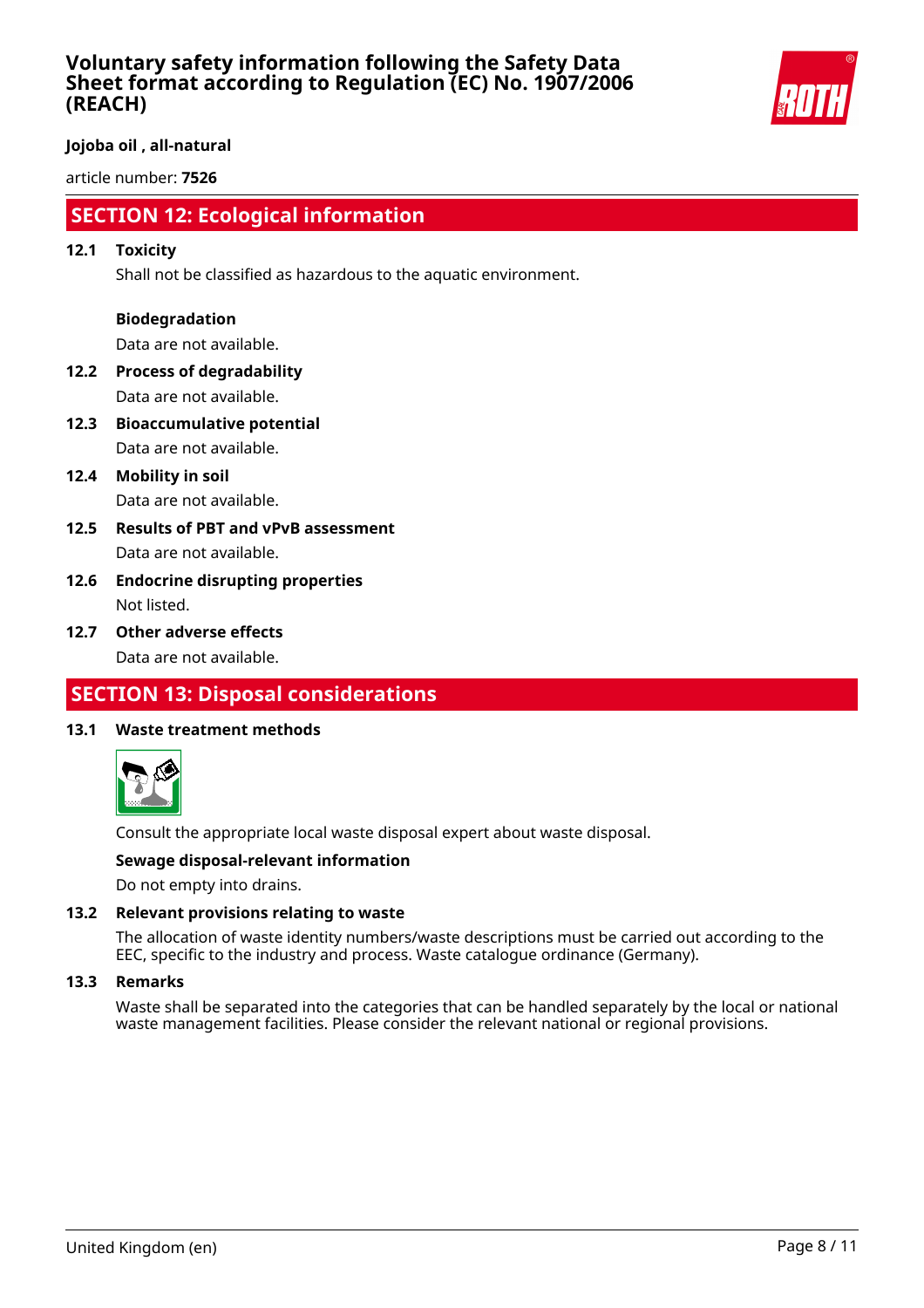

**Jojoba oil , all-natural**

article number: **7526**

# **SECTION 14: Transport information**

- **14.1 UN number or ID number not subject to transport regulations**
- **14.2 UN proper shipping name** not assigned
- **14.3 Transport hazard class(es)** none
- **14.4 Packing group not assigned**
- 

**14.5 Environmental hazards** non-environmentally hazardous acc. to the dangerous goods regulations

- **14.6 Special precautions for user** There is no additional information.
- **14.7 Maritime transport in bulk according to IMO instruments** The cargo is not intended to be carried in bulk.

# **Information for each of the UN Model Regulations**

**Transport of dangerous goods by road, rail and inland waterway (ADR/RID/ADN) - Additional information**

not assigned

**International Maritime Dangerous Goods Code (IMDG) - Additional information** Not subject to IMDG.

**International Civil Aviation Organization (ICAO-IATA/DGR) - Additional information** Not subject to ICAO-IATA.

# **SECTION 15: Regulatory information**

**15.1 Safety, health and environmental regulations/legislation specific for the substance or mixture**

**Relevant provisions of the European Union (EU)**

#### **Restrictions according to REACH, Annex XVII**

not listed

**List of substances subject to authorisation (REACH, Annex XIV)/SVHC - candidate list** Not listed.

**Seveso Directive**

| 2012/18/EU (Seveso III) |                                       |                                                                                            |              |
|-------------------------|---------------------------------------|--------------------------------------------------------------------------------------------|--------------|
| No.                     | Dangerous substance/hazard categories | Qualifying quantity (tonnes) for the application of lower and upper-tier re-<br>quirements | <b>Notes</b> |
|                         | not assigned                          |                                                                                            |              |

# **Deco-Paint Directive (2004/42/EC)**

| VOC content | 100 %<br>8709/ |
|-------------|----------------|
|-------------|----------------|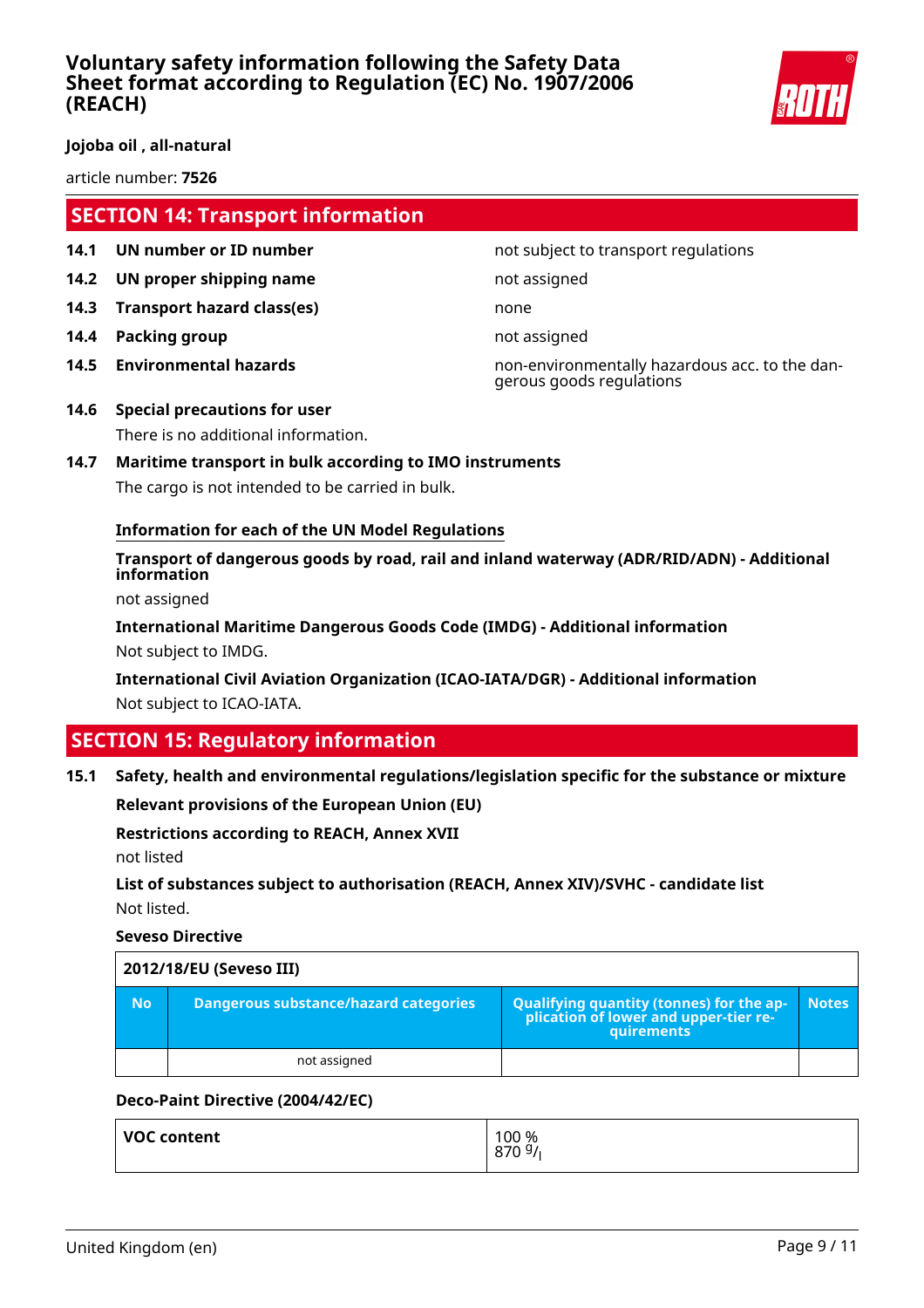

### **Jojoba oil , all-natural**

article number: **7526**

| Directive on industrial emissions (VOCs, 2010/75/EU) |       |  |
|------------------------------------------------------|-------|--|
| VOC content                                          | 100 % |  |
| VOC content                                          | 8709/ |  |

#### **Directive 2011/65/EU on the restriction of the use of certain hazardous substances in electrical and electronic equipment (RoHS) - Annex II**

not listed

**Regulation 166/2006/EC concerning the establishment of a European Pollutant Release and Transfer Register (PRTR)**

not listed

**Water Framework Directive (WFD)**

not listed

**Regulation 98/2013/EU on the marketing and use of explosives precursors**

not listed

**Regulation 111/2005/EC laying down rules for the monitoring of trade between the Community and third countries in drug precursors**

not listed

**Regulation 1005/2009/EC on substances that deplete the ozone layer (ODS)**

not listed

**Regulation 649/2012/EU concerning the export and import of hazardous chemicals (PIC)**

not listed

#### **National inventories**

| <b>Country</b> | <b>Inventory</b> | <b>Status</b>       |
|----------------|------------------|---------------------|
| CN.            | <b>IECSC</b>     | substance is listed |
| EU             | <b>ECSI</b>      | substance is listed |
| NZ             | NZIoC            | substance is listed |
| TW             | <b>TCSI</b>      | substance is listed |

**Legend**<br>ECSI<br>IECSC

ECSI EC Substance Inventory (EINECS, ELINCS, NLP)

IECSC Inventory of Existing Chemical Substances Produced or Imported in China

NZIOC New Zealand Inventory of Chemicals<br>TCSI Taiwan Chemical Substance Inventor

Taiwan Chemical Substance Inventory

#### **15.2 Chemical Safety Assessment**

No Chemical Safety Assessment has been carried out for this substance.